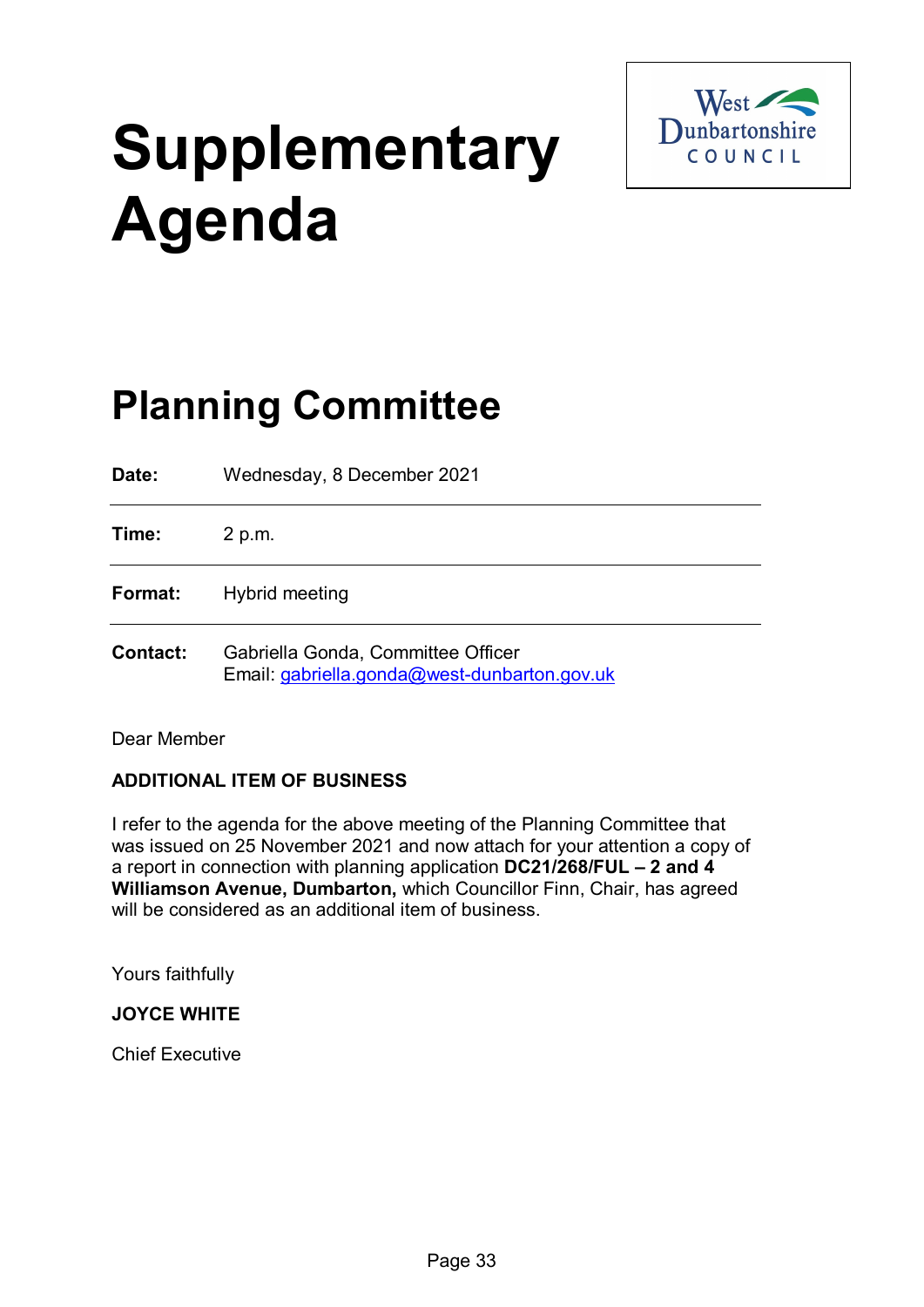### Note referred to:-

# **6 PLANNING APPLICATIONS**

Submit report by the Chief Officer – Regulatory and Regeneration in respect of the following planning application:-

(c) DC21/268/FUL – Re-instatement of partially collapsed 35 - 41 Boundary wall with gabion basket retaining wall and Railings on top at 2 and 4 Williamson Avenue, Dumbarton

Distribution:-

Councillor Jim Finn (Chair) Councillor Gail Casey Councillor Karen Conaghan Councillor Ian Dickson Councillor Diane Docherty (Vice Chair) Councillor Daniel Lennie Councillor Douglas McAllister Councillor Jonathan McColl Councillor Lawrence O'Neill **Vacancy** 

All other Councillors for information

Date of issue: 2 December 2021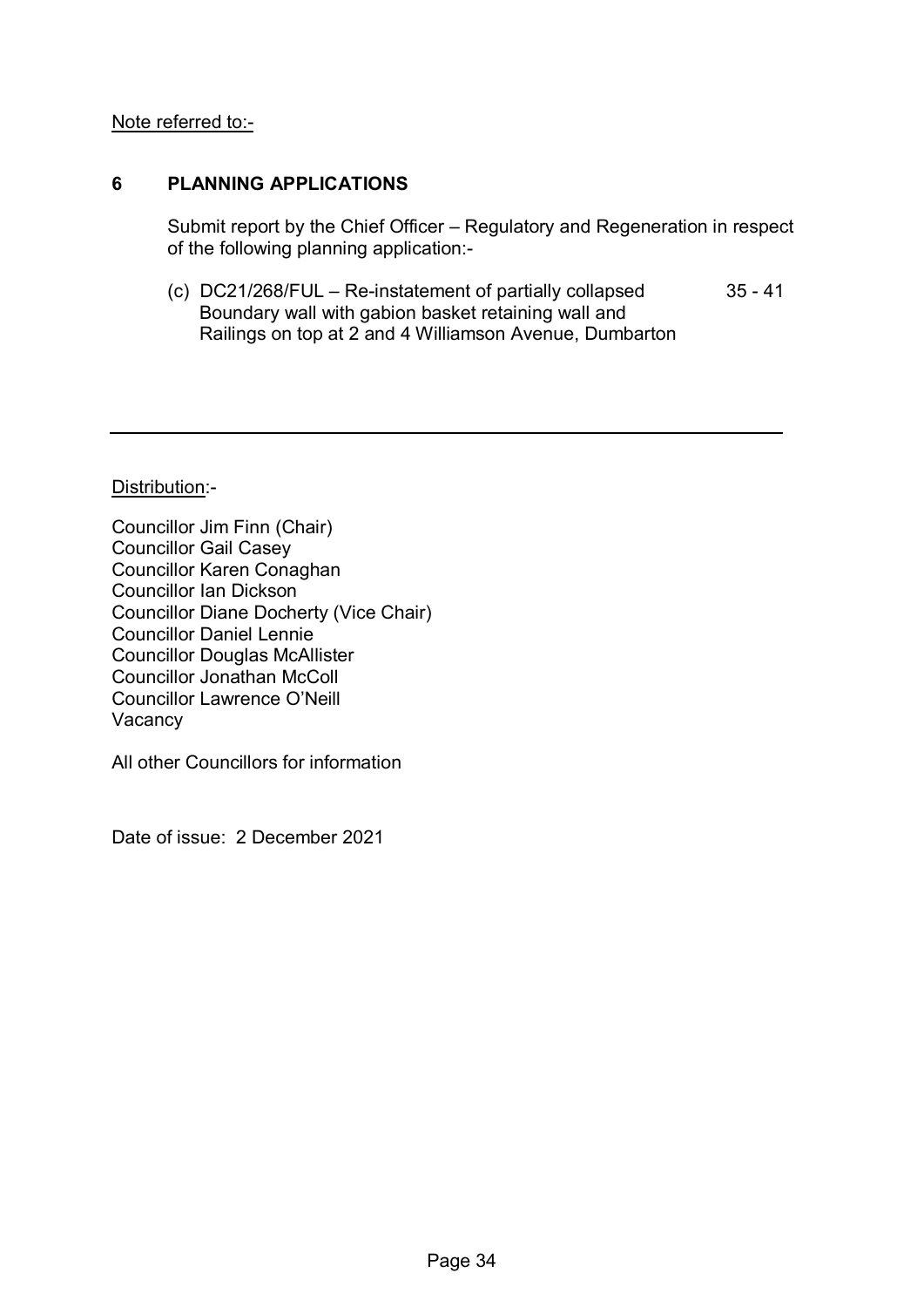#### **WEST DUNBARTONSHIRE COUNCIL**

# **Report by Chief Officer – Regulatory and Regeneration**

**Planning Committee: 8 December 2021**

**\_\_\_\_\_\_\_\_\_\_\_\_\_\_\_\_\_\_\_\_\_\_\_\_\_\_\_\_\_\_\_\_\_\_\_\_\_\_\_\_\_\_\_\_\_\_\_\_\_\_\_\_\_\_\_\_\_\_\_\_\_**

# **DC21/268/FUL: Re-instatement of partially collapsed boundary wall with gabion basket retaining wall and railings on top at 2 and 4 Williamson Avenue, Dumbarton**

#### **1. REASON FOR REPORT**

**1.1** The application raises issues of local significance and objection under the terms of the approved Scheme of Delegation, it therefore requires to be determined by the Planning Committee.

### **2. RECOMMENDATION**

**2.1** Grant full planning permission subject to the condition set out in Section 9.

#### **3. DEVELOPMENT DETAILS**

- **3.1** The application site includes a retaining wall running along the curtilage of no. 2, 4 and 6 Williamson Avenue and includes the properties of no. 2 and 4 as well as associated garden ground. The existing retaining wall is a mix of stone and brick construction. To the North of the site, other residential properties can be found, to the South there is the remaining part of retaining wall which abuts Williamson Avenue, to the west is a grassed area, Meadow Road and the open space area known as the 'Common' and to the east Williamson Avenue and tenement buildings. The application proposes a re-instatement of the partially collapsed boundary wall with gabion basket retaining wall and railings placed on top of the proposed wall at the property located at 2 and 4 Williamson Avenue, Dumbarton.
- **3.2** The need for these works arose following the collapse of the existing retaining wall which occurred on 23 November 2020. As a consequence, the proprietors of nos. 2, 4 and 6 Williamson Ave were forced to evacuate their homes immediately on the direct instruction of the Council's Building Standards Service due to concern caused by the proximity of the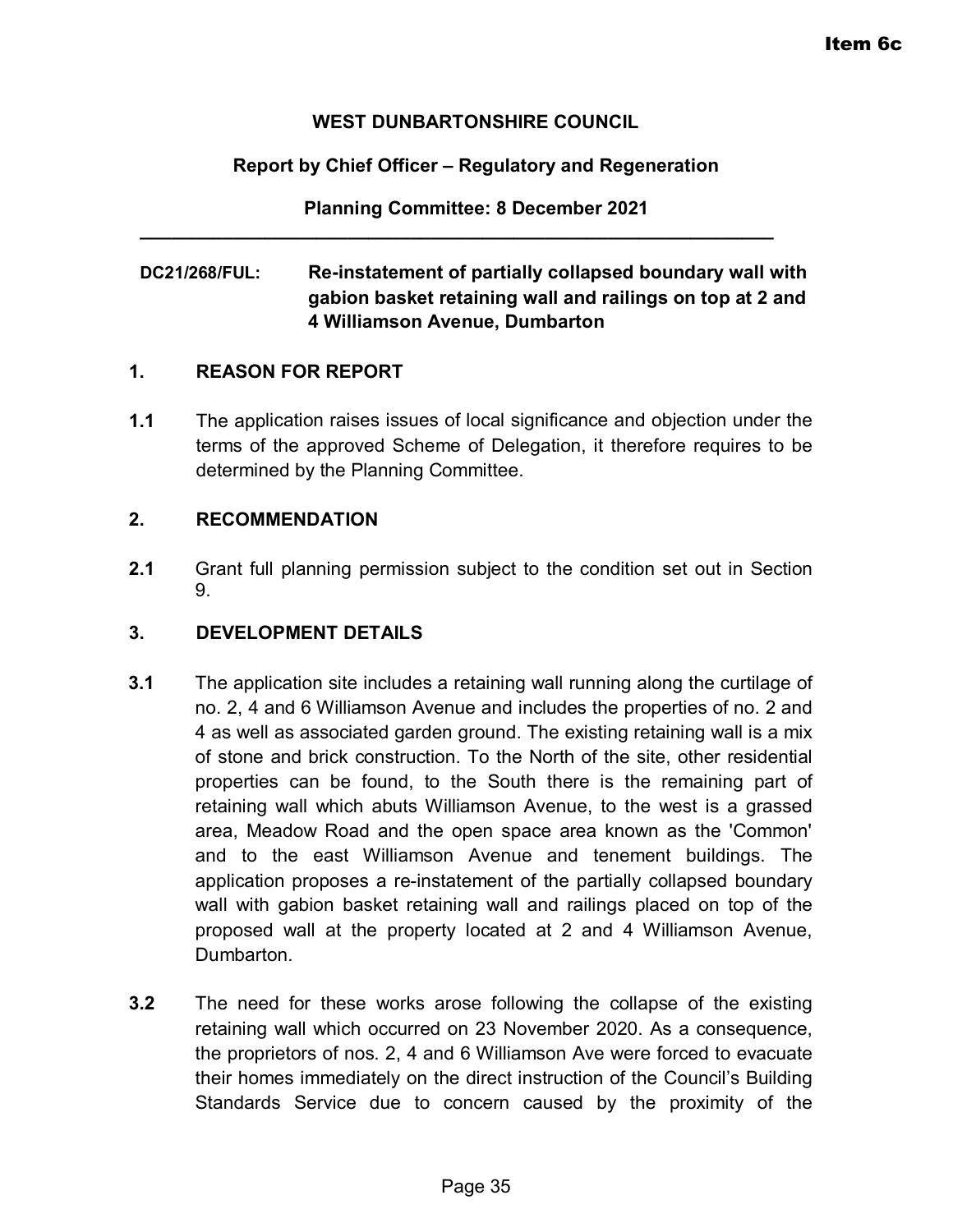aforementioned properties to the collapsed wall and the potential for further slippage. The Supporting Statement submitted with the application, indicates that the occupants of no. 6 have since returned to their home, while the proprietors of nos. 2 and 4 remain in temporary alternative accommodation.

- **3.3** The planned works will consist of the following:
	- New gabion basket retention built off ground level to the west face of the collapsed boundary wall (designed by structural engineer) to form permanent retention, projecting 2m from the existing retaining wall. It would measure 45m in length, 2m in height at the northernmost point and 2.4m in height at the southernmost point, in both cases to the height of the existing wall (all measurement approximate);
	- New railing of approximately 1.1m in height to be installed at the top of the boundary wall reinstatement.

# **4. CONSULTATIONS**

**4.1** None.

# **5. REPRESENTATIONS**

- **5.1** Four objections have been received in response to the application. The main grounds of objection are summarised below:
	- The proposed works are incomplete and could jeopardise the road, the flats and the repair itself;
	- The proposed plans are only adequate for a portion of the wall and would not protect the structure of the road within Williamson Avenue; instead, the plans should consider the entirety of the wall and not take the piecemeal approach which will further degrade the integrity of the remaining structure;
	- Concern over ground disturbance and vibration as a result of the proposal leading to further failure of the remaining wall, affecting the adjacent private garden ground, public path and the road at the southern part of Williamson Ave and Meadow Road below it;
	- Concern as a section of the wall not covered by the application partially failed ca. 2018, which was followed by the issuing of Dangerous Building Notice by the Council's Building Standards Service at the time; since then no repairs have been undertaken;
	- Ongoing displacement of residents of the affected properties, risk to the remaining properties and their inhabitants at the southern end of Williamson Ave;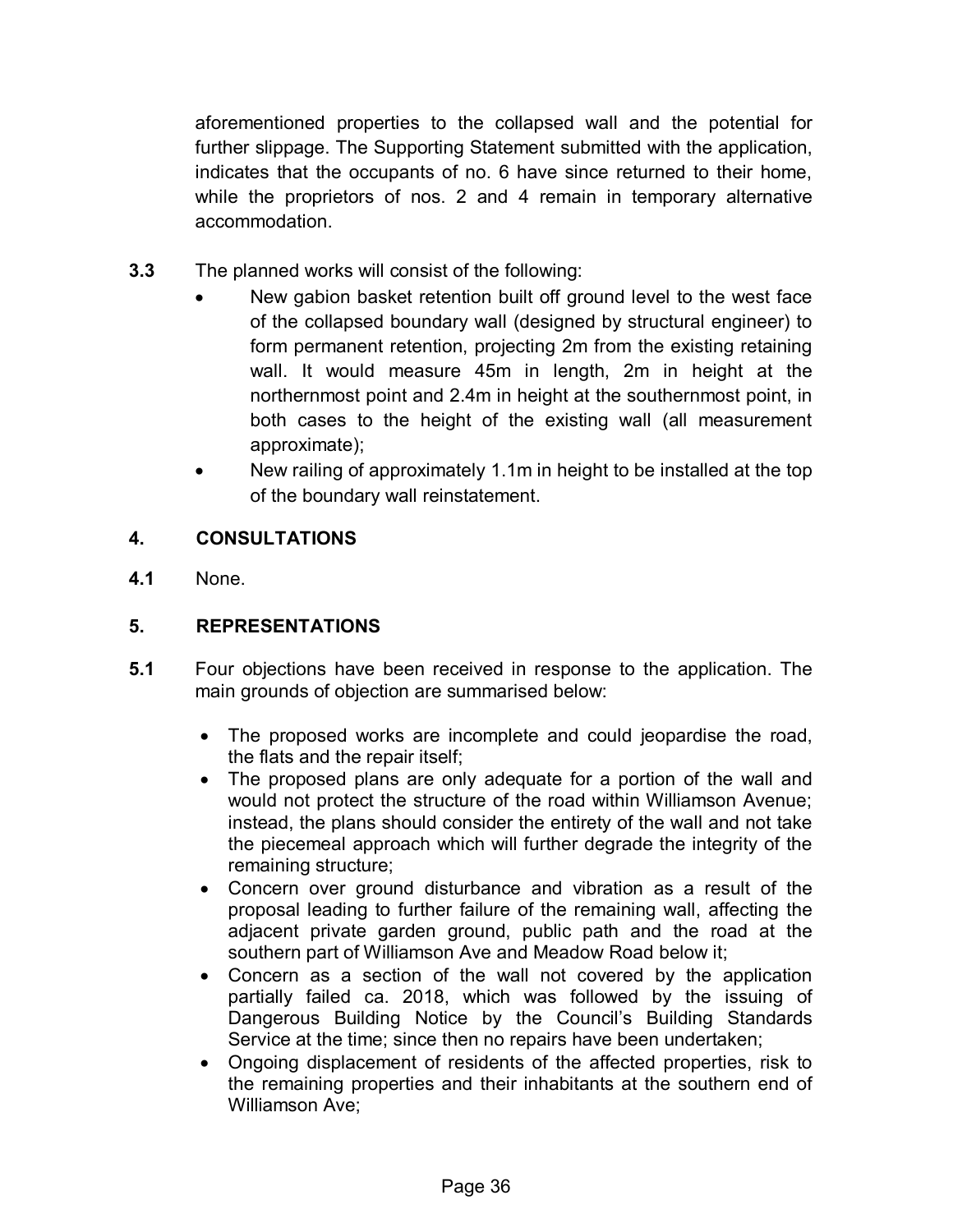• Objection to the use of gabion baskets due to concern over their visual impact and being not in keeping with the streetscape and creating a prominent negative visual impact on the adjacent area of open space.

# **6. ASSESSMENT AGAINST THE DEVELOPMENT PLAN**

#### West Dunbartonshire Adopted Local Plan 2010

- **6.1** Policy H5 seeks to protect, preserve and enhance the residential character and amenity of existing residential areas at all times. The proposal should be considered against the criteria of the need to reflect the character of the surrounding area in terms of scale, density, design and materials as well as the requirement to avoid overdevelopment which would have an adverse effect on local amenity, access and parking or would be out of scale with surrounding buildings.
- **6.2** The proposal complies with the policies of the adopted local plan and is assessed fully in Section 7 below.

#### **7. ASSESSMENT AGAINST MATERIAL CONSIDERATIONS**

West Dunbartonshire Local Development Plan (LDP1) Proposed Plan

- **7.1** On 27 April 2016, the Planning Committee took a final decision not to accept the Local Development Plan Examination Report recommended modification in respect of including the Duntiglennan Fields site in Clydebank as a housing development opportunity, and therefore, as a result of the Scottish Ministers' Direction, the Local Development Plan has remained unadopted but continues to be a material consideration in the determination of planning applications.
- **7.2**Policy BC4 seeks to protect, preserve and enhance the residential character and amenity of existing residential areas.

The proposed development is assessed against the LDP1 Proposed Plan in Section 7 below.

#### West Dunbartonshire Local Development Plan (LDP2) Proposed Plan

**7.3** The modified Plan and associated documents was approved by the Council on 19 August 2020. The Council has advised the Scottish Ministers of its intention to adopt the Plan. On 18<sup>th</sup> December 2020, the Scottish Ministers issued a Direction in relation to the housing land chapter of the Plan. None of the policies considered in the determination of these applications is affected by the Direction. Therefore, Local Development Plan 2 is the Council's most up to date policy position and is afforded significant weight in the assessment and determination of planning applications.

.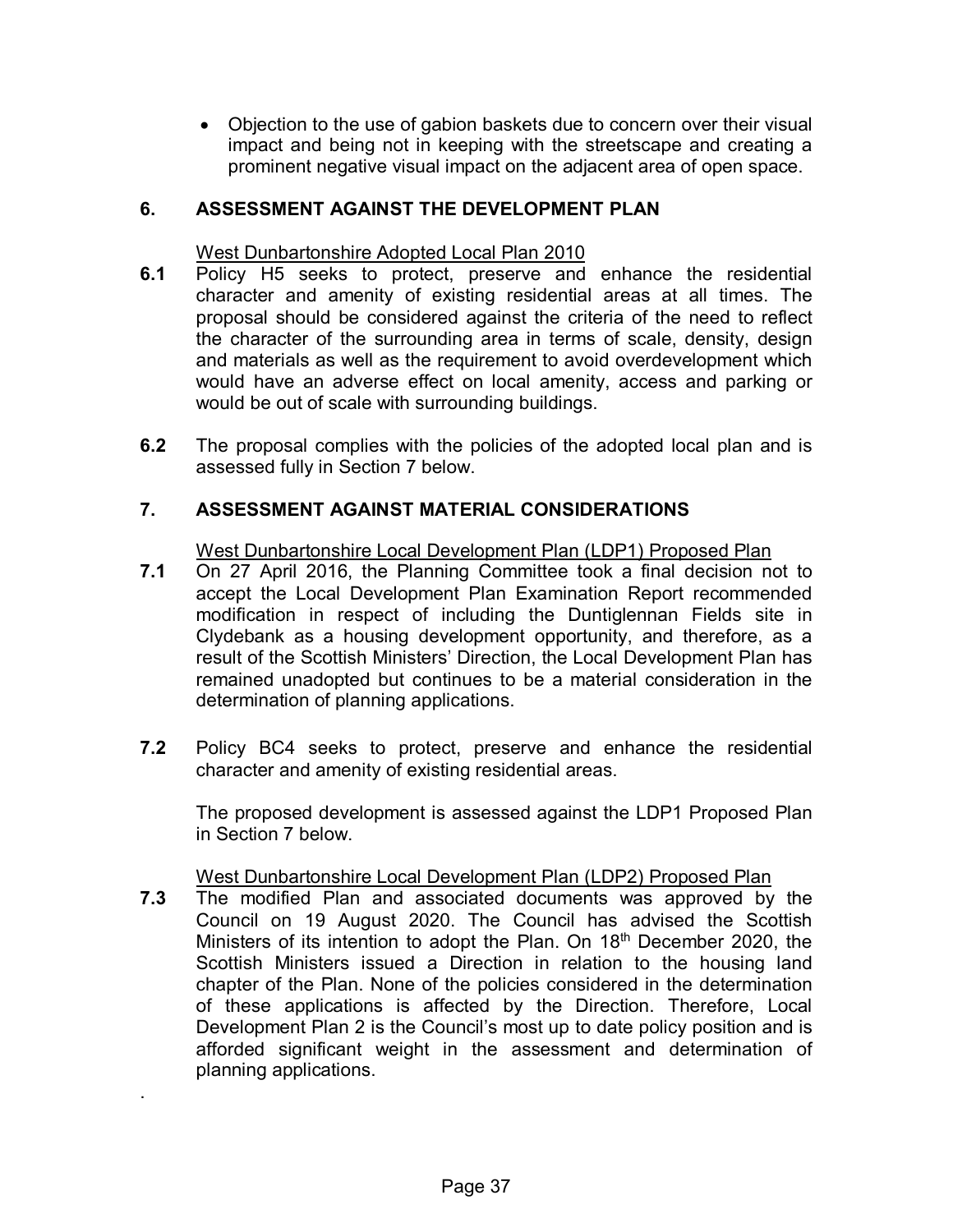**7.4** Policy H4 seeks to protect, preserve and enhance the residential character and amenity of existing residential areas which reflects the requirements of Policy H5 of the Adopted Plan and Policy BC4 of the Proposed Plan.

# Principle of Development

**7.5** The proposed re-instatement of the partially collapsed boundary wall with gabion basket retaining wall and railings placed on top of the proposed wall is considered to be acceptable. The proposed development will address the structural and visual results of the November 2020 collapse and provide the works required by Council's Building Standards Service. It will also enable the return of the inhabitants of the above properties to their respective homes and bring the residential properties affected back into use. It is also noted that the proposal will not result in any limitations on access to the adjacent footpaths and roads, thus limiting the residential amenity impact. The principle of the development is therefore considered to be acceptable.

# Dangerous Wall

- **7.6** Following the collapse of the wall in November 2020 the Council's Building Standards service issued a Dangerous Building Notice under Sections 29 & 30 of the Building (Scotland) Act 2003 confirming that the properties (no. 2 and 4) are unsafe, could not be occupied, and requiring the proprietors to repair and reinstate retaining wall between garden of No.2 and No.4 Williamson Avenue, Dumbarton and provide structural shoring to area of collapse to avoid possible movement to surrounding ground. To comply with the terms of the Dangerous Building Notice, the proprietors of the application property instructed emergency repair works comprising of the formation of a temporary access road and hardstanding to enable the delivery of plant and materials, and further the supply and spreading of type 1 hardcore laid and compacted to create an 'angle of safe repose' to prevent further slippage. The temporary works were supervised by an independent engineer.
- **7.7** Due to the proximity of adjacent properties and the need to prevent further slippage during reinstatement, following the required topographical survey, drainage survey and ground investigation it became apparent to the applicant's structural engineers that it would not be possible to reinstate the wall to the boundary line as it was prior to the collapse. Instead, any remedial solution would involve encroachment onto the 'Common' by at least 2m. The supporting statement indicates that proposed solution of gabion baskets will minimise the extent of temporary support required in the form of vibration driven sheet piling, which, given the proximity of the adjacent properties, may structurally affect the existing house foundations of nos. 2 and 4 Williamson Ave. Further support is offered by the remaining part of the affected wall.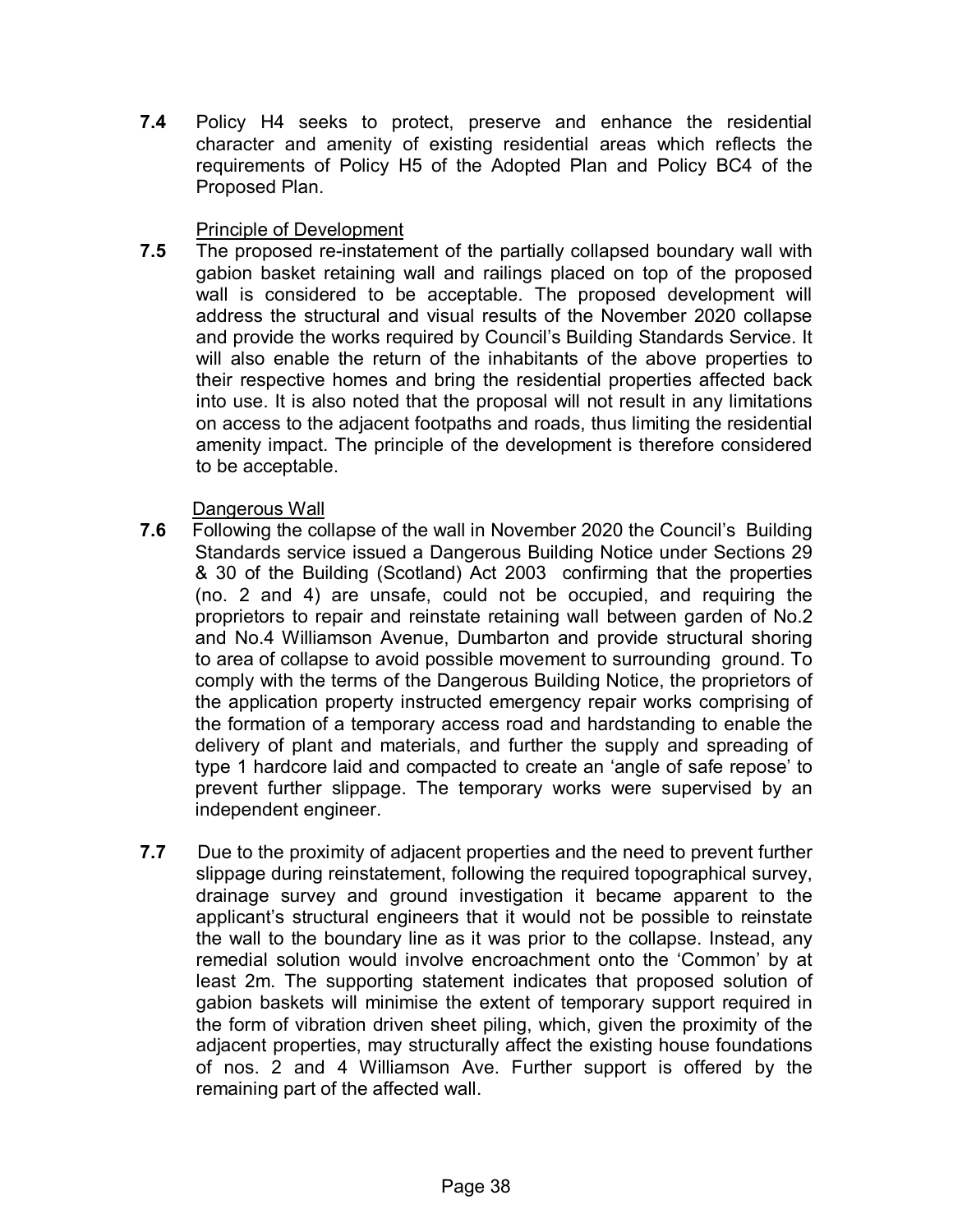Design and Visual Impact

- **7.8** The proposed gabion baskets are functional in character and their shape and finish is dictated by the engineering considerations resulting from the collapse of the wall they will be replacing. The proposed railing to be placed on top of it is also of predominantly functional character and it is reflective of the existing arrangement where a very similar railing can be found at the top of the existing wall. As stated in the Supporting Statement, alternative methods of repair of the structure could potentially lead to further damage to the wall and more importantly affect the structural stability of the adjacent residential properties, already deemed to be unsafe for habitation. The existing retaining wall is a mix of stone and brick and whilst it would be preferable to replace the collapsed wall with a new stone wall, this is not realistic given the comments of the structural engineer, cost and availability of similar stone. The proposal is considered to be less favourable visually than for example a stone wall which may relate better to the existing streetscape, however the immediate need is to secure the structural integrity of the remaining retaining wall and the need to protect the adjacent properties as well as the human impact on the residents of nos. 2 and 4.
- **7.9** Objectors have raised concerns that the visual impact of the structure on the streetscape will be negative and will not fit with its surroundings, particularly when viewing the site from the area known as the 'Common' looking east. It is noted that the finish of the proposal differs to that of the wall which collapsed, however the retaining wall along its entirety has different finishes – stone, brick and precast concrete. Although the construction of gabion baskets differ from what is presently or previously there, it is considered to be acceptable treatment in the overall context of the area and complies with Policy H4 of LDP 2 Proposed Plan 2. The applicant has agreed to provide landscaping to reduce visual impact and a planning condition requiring the submission of detail of soft landscaping is recommended. It is considered that the evidence provided with the application confirms that alternative options have been carefully considered and are not viable under the current circumstances.
- **7.10** Concerns over the structural soundness of the proposal and its impact on the site, the adjacent properties and nearby roads and footpaths as well as the historic collapse of the adjacent part of the wall are noted and have been considered by the applicant in the Supporting Statement provided with the application. Matters to do with the engineering aspects of the proposal will be considered by the Council's Building Standards Service as well as historic enactment of building controls.
- **7.11** The ongoing displacement of residents of the affected properties, while not a strict planning matter, is deemed to be a consideration. Noting the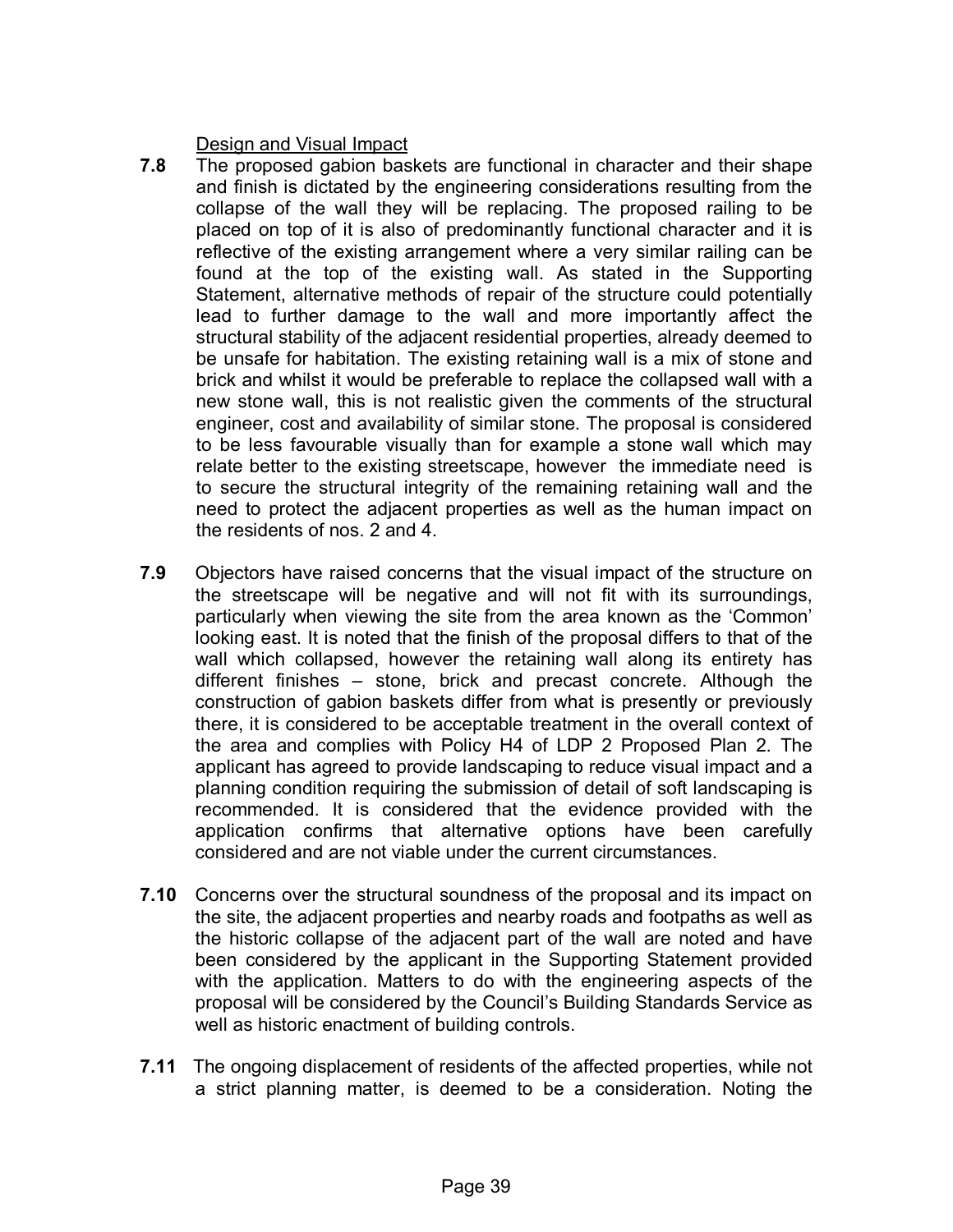prolonged displacement to temporary accommodation experienced by most of the proprietors affected by the November 2020 retaining wall collapse and the various impacts of this predicament on the directly affected individuals and the wider community, it is considered that the proposal will result in the enhancement and protection of residential amenity of the area.

#### **8. CONCLUSION**

**8.1** The proposed development will address the various impacts of the retaining wall collapse and bring back into use residential properties while also removing the temporary structures laid in place to secure the site and prevent access to it. The solution, while different in appearance when compared to the structure in place, will have its visual impacts softened and will have a managed impact on the character of the local area.

### **9. CONDITIONS**

**1. Prior to the commencement of the development on site, details of screening in the form of soft landscaping to be located between the proposed wall and Meadow Road shall be submitted for the further written approval of the Planning Authority and thereafter implemented as approved.**

#### **Peter Hessett**

**Chief Officer – Regulatory and Regeneration Date: 8th December 2021**

**Person to Contact:** Pamela Clifford, Planning & Building Standards Manager Email: [Pamela.Clifford@west-dunbarton.gov.uk](mailto:Pamela.Clifford@west-dunbarton.gov.uk)

Appendix: None

- 
- **Background Papers:** 1. Application forms and plans;
	- 2. West Dunbartonshire Local Plan 2010;
	- 3. West Dunbartonshire Local Development Plan 1 Proposed Plan;
	- 4. West Dunbartonshire Local Development Plan 2 Proposed Plan.
	- 5. Representations
- **Wards affected:** Ward 3 Dumbarton